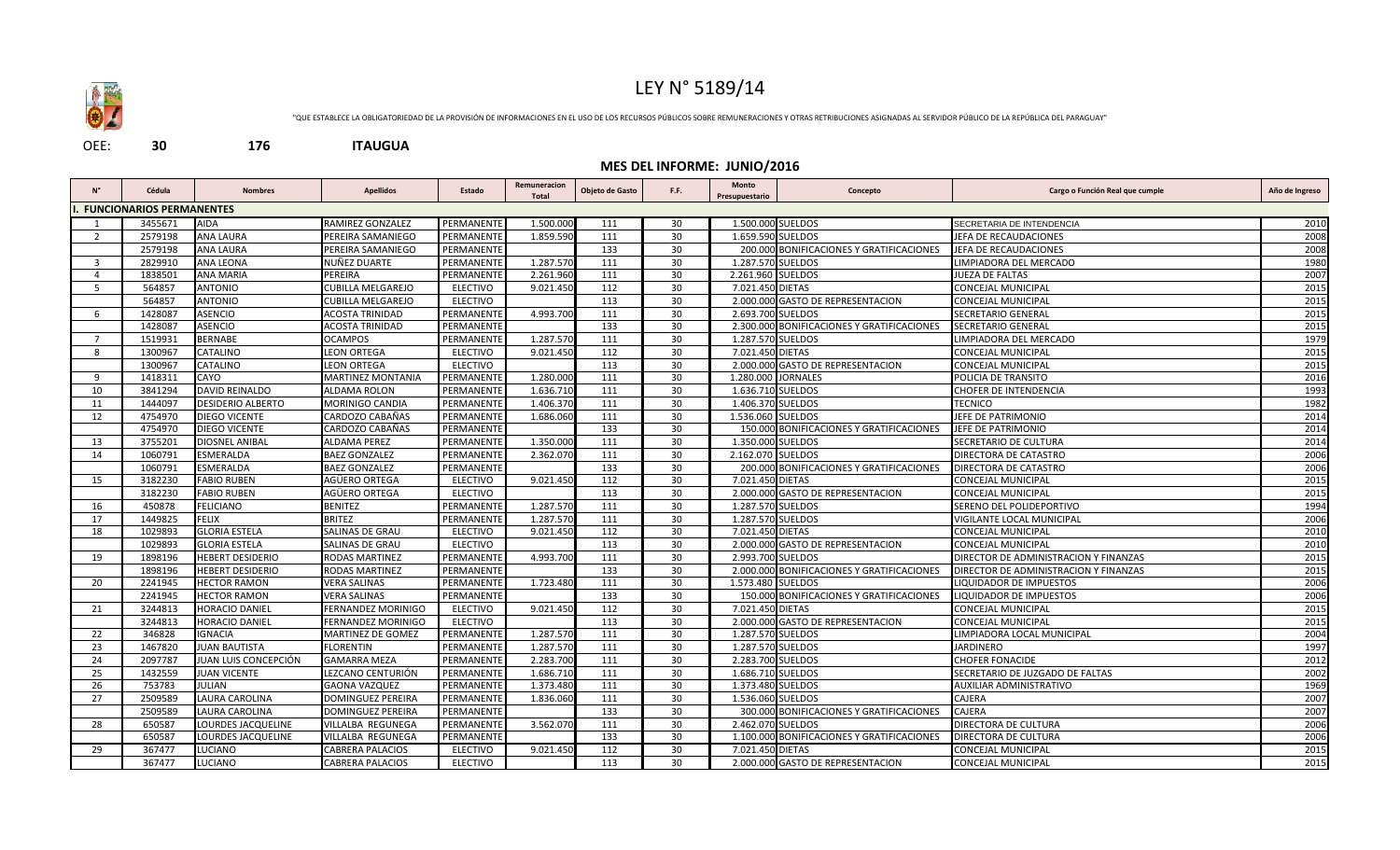| 30 | 4328779 | <b>LUCIANO</b>          | <b>SALINAS JARA</b>     | <b>ELECTIVO</b> | 9.021.450   | 112 | 30 | 7.021.450 DIETAS                           | <b>CONCEJAL MUNICIPAL</b>                     | 2015 |
|----|---------|-------------------------|-------------------------|-----------------|-------------|-----|----|--------------------------------------------|-----------------------------------------------|------|
|    | 4328779 | <b>LUCIANO</b>          | <b>SALINAS JARA</b>     | <b>ELECTIVO</b> |             | 113 | 30 | 2.000.000 GASTO DE REPRESENTACION          | CONCEJAL MUNICIPAL                            | 2015 |
| 31 | 2103146 | <b>LUIS ALBERTO</b>     | <b>ALVAREZ ISASI</b>    | PERMANENTE      | 3.662.070   | 111 | 30 | 2.162.070 SUELDOS                          | <b>ENCARGADO DE DOC</b>                       | 2006 |
|    | 2103146 | <b>LUIS ALBERTO</b>     | <b>ALVAREZ ISASI</b>    | PERMANENTE      |             | 133 | 30 | 1.500.000 BONIFICACIONES Y GRATIFICACIONES | <b>ENCARGADO DE DOC</b>                       | 2006 |
| 32 | 1551213 | <b>LUIS GONZAGA</b>     | <b>TORRES ALFONSO</b>   | PERMANENTE      | 2.162.070   | 111 | 30 | 2.162.070 SUELDOS                          | <b>AUXILIAR DE TRANSITO</b>                   | 2007 |
| 33 | 3718511 | <b>MARIO GUSTAVO</b>    | <b>ORTIZ BOGARIN</b>    | <b>ELECTIVO</b> | 9.021.450   | 112 | 30 | 7.021.450 DIETAS                           | <b>CONCEJAL MUNICIPAL</b>                     | 2015 |
|    | 3718511 | <b>MARIO GUSTAVO</b>    | <b>ORTIZ BOGARIN</b>    | <b>ELECTIVO</b> |             | 113 | 30 | 2.000.000 GASTO DE REPRESENTACION          | <b>CONCEJAL MUNICIPAL</b>                     | 2015 |
| 34 | 1769540 | <b>MIGUEL ANGEL</b>     | <b>MEZA ACOSTA</b>      | <b>ELECTIVO</b> | 12.751.100  | 112 | 30 | 5.183.100 DIETAS                           | INTENDENTE MUNICIPAL 2015/2020                | 2015 |
|    | 1769540 | MIGUEL ANGEL            | <b>MEZA ACOSTA</b>      | <b>ELECTIVO</b> |             | 133 | 30 | 4.000.000 BONIFICACIONES Y GRATIFICACIONES | INTENDENTE MUNICIPAL 2015/2020                | 2015 |
|    | 1769540 | MIGUEL ANGEL            | <b>MEZA ACOSTA</b>      | <b>ELECTIVO</b> |             | 113 | 30 | 3.568.000 GASTO DE REPRESENTACION          | INTENDENTE MUNICIPAL 2015/2020                | 2015 |
| 35 | 1291426 | <b>MIRIAN VIOLETA</b>   | <b>SALINAS SOSA</b>     | <b>ELECTIVO</b> | 9.021.450   | 112 | 30 | 7.021.450 DIETAS                           | CONCEJAL MUNICIPAL                            | 2010 |
|    | 1291426 | <b>MIRIAN VIOLETA</b>   | SALINAS SOSA            | <b>ELECTIVO</b> |             | 113 | 30 | 2.000.000 GASTO DE REPRESENTACION          | <b>CONCEJAL MUNICIPAL</b>                     | 2010 |
| 36 | 6616571 | <b>MIRNA ELIZABETH</b>  | RODAS ALCARAZ           | PERMANENTE      | 1.400.370   | 111 | 30 | 1.400.370 SUELDOS                          | SECRETARIA DE INTENDENCIA                     | 2014 |
| 37 | 5401266 | <b>NOELIA TERESITA</b>  | SANTACRUZ BOGARIN       | PERMANENTE      | 1.390.000   | 111 | 30 | 1.390.000 SUELDOS                          | <b>AUXILIAR DE RECAUDACIONES</b>              | 2014 |
| 38 | 3994625 | <b>NORMA BEATRIZ</b>    | NUÑEZ SALDIVAR          | PERMANENTE      | 1.500.000   | 111 | 30 | 1.500.000 SUELDOS                          | SECRETARIA DE DIRECCION DE OBRAS              | 2016 |
| 39 | 1738363 | <b>ODULIO</b>           | <b>OJEDA GIMENEZ</b>    | PERMANENTE      | 1.087.570   | 111 | 30 | 1.087.570 SUELDOS                          | INSPECTOR DE MATADERIA                        | 2007 |
| 40 | 1527261 | <b>OSCAR ESTANISLAO</b> | <b>GONZALEZ VERA</b>    | PERMANENTE      | 2.896.070   | 111 | 30 | 2.396.070 SUELDOS                          | JEFE DE CATASTRO                              | 1997 |
|    | 1527261 | <b>OSCAR ESTANISLAO</b> | <b>GONZALEZ VERA</b>    | PERMANENTE      |             | 133 | 30 | 500.000 BONIFICACIONES Y GRATIFICACIONES   | JEFE DE CATASTRO                              | 1997 |
| 41 | 1261454 | <b>RAMON</b>            | CARDOZO CAMUPZANO       | <b>ELECTIVO</b> | 9.021.450   | 112 | 30 | 7.021.450 DIETAS                           | <b>CONCEJAL MUNICIPAL</b>                     | 2010 |
|    | 1261454 | <b>RAMON</b>            | CARDOZO CAMUPZANO       | <b>ELECTIVO</b> |             | 113 | 30 | 2.000.000 GASTO DE REPRESENTACION          | <b>CONCEJAL MUNICIPAL</b>                     | 2010 |
| 42 | 1111724 | <b>RAMONA</b>           | DURE CABAÑAS            | PERMANENTE      | 2.162.070   | 111 | 30 | 2.162.070 SUELDOS                          | ASESORA DIRECCION DE RRHH                     | 2002 |
| 43 | 461643  | <b>RICARDO</b>          | <b>RIVEROS GUERRERO</b> | PERMANENTE      | 3.193.700   | 111 | 30 | 2.693.700 SUELDOS                          | <b>ENCARGADO DE SUMINISTRO</b>                | 2006 |
|    | 461643  | <b>RICARDO</b>          | <b>RIVEROS GUERRERO</b> | PERMANENTE      |             | 133 | 30 | 500.000 BONIFICACIONES Y GRATIFICACIONES   | <b>ENCARGADO DE SUMINISTRO</b>                | 2006 |
| 44 | 3545086 | <b>RUBEN ANTONIO</b>    | <b>MORINIGO ORREGO</b>  | PERMANENTE      | 2.512.070   | 111 | 30 | 2.162.070 SUELDOS                          | SECRETARIO GENERAL JUNTA MUNICIPAL            | 2003 |
|    | 3545086 | <b>RUBEN ANTONIO</b>    | <b>MORINIGO ORREGO</b>  | PERMANENTE      |             | 133 | 30 | 350.000 BONIFICACIONES Y GRATIFICACIONES   | SECRETARIO GENERAL JUNTA MUNICIPAL            | 2003 |
| 45 | 3335705 | <b>RUTH NATALIA</b>     | <b>RIVEROS RIQUELME</b> | PERMANENTE      | 1.659.000   | 111 | 30 | 1.659.000 SUELDOS                          | AUXILIAR ADMINISTRATIVO DE LA JUNTA MUNICIPAL | 2010 |
| 46 | 4171300 | <b>SANDRA ELIZABETH</b> | CABAÑAS GALEANO         | PERMANENTE      | 1.287.570   | 111 | 30 | 1.287.570 SUELDOS                          | AUXILIAR DE DIRECCIÓN DE TRANSITO             | 2008 |
| 47 | 1990586 | <b>TOMAS</b>            | <b>RUIZ ROA</b>         | PERMANENTE      | 1.337.570   | 111 | 30 | 1.337.570 SUELDOS                          | INSPECTOR DE MATADERÍA                        | 2007 |
| 48 | 1092187 | <b>TOMAS ANTONIO</b>    | MORINIGO GUERRERO       | <b>ELECTIVO</b> | 9.021.450   | 112 | 30 | 7.021.450 DIETAS                           | CONCEJAL MUNICIPAL                            | 2015 |
|    | 1092187 | <b>TOMAS ANTONIO</b>    | MORINIGO GUERRERO       | <b>ELECTIVO</b> |             | 113 | 30 | 2.000.000 GASTO DE REPRESENTACION          | CONCEJAL MUNICIPAL                            | 2015 |
| 49 | 1450866 | <b>VICTORINO</b>        | <b>ORTEGA</b>           | PERMANENTE      | 1.287.570   | 111 | 30 | 1.287.570 SUELDOS                          | <b>ENCARGADO DE DEPOSITO</b>                  | 1997 |
| 50 | 876164  | <b>WILFRIDO</b>         | <b>DELGADO ROMERO</b>   | ELECTIVO        | 9.021.450   | 112 | 30 | 7.021.450 DIETAS                           | CONCEJAL MUNICIPAL                            | 2010 |
|    | 876164  | <b>WILFRIDO</b>         | <b>DELGADO ROMERO</b>   | <b>ELECTIVO</b> |             | 113 | 30 | 2.000.000 GASTO DE REPRESENTACION          | <b>CONCEJAL MUNICIPAL</b>                     | 2010 |
| 52 | 2918459 | <b>WILMA</b>            | ACUÑA MIRANDA           | PERMANENTE      | 2.816.110   | 111 | 30 | 2.016.110 SUELDOS                          | <b>TESORERA</b>                               | 2007 |
|    | 2918459 | <b>WILMA</b>            | ACUÑA MIRANDA           | PERMANENTE      |             | 133 | 30 | 800.000 BONIFICACIONES Y GRATIFICACIONES   | <b>TESORERA</b>                               | 2007 |
|    |         |                         |                         |                 | 196.883.390 |     |    | 196.883.390                                |                                               |      |

## **II. PERSONAL CONTRATADO**

| 329539  | <b>ADELA ELFIRIA</b>    | <b>BARBOTE NAVARRO</b>     | <b>CONTRATADO</b> | .080.000  | 144 |    | 1.080.000 JORNALES                 | <b>ENCARGADA DE LIMPIADORAS DE LA INSTITUCION</b>          | 2006 |
|---------|-------------------------|----------------------------|-------------------|-----------|-----|----|------------------------------------|------------------------------------------------------------|------|
| 2374148 | <b>ALCIDES</b>          | <b>CARDOZO</b>             | <b>CONTRATADO</b> | 1.190.000 | 144 | 30 | 1.190.000 JORNALES                 | <b>ENCARGADO DE COMISIONES VECINALES</b>                   | 2006 |
| 6377875 | <b>ALDO</b>             | ACOSTA VEGA                | CONTRATADO        | 1.500.000 | 144 | 30 | 1.500.000 JORNALES                 | CHOFER DE CAMION VOLQUETE                                  | 2015 |
| 4752112 | <b>ALDO ISAAC</b>       | <b>RODRIGUEZ ORTIZ</b>     | <b>CONTRATADO</b> | 1.495.000 | 144 | 30 | 1.495.000 JORNALES                 | PERSONAL DE LA CUARILLA MUNICIPAL                          | 2016 |
| 1125750 | <b>ALFREDO</b>          | <b>MEDINA BOGADO</b>       | <b>CONTRATADO</b> | 2.600.000 | 145 | 30 | 2.600.000 HONORARIOS PROFESIONALES | <b>ASESOR EXTERNO</b>                                      | 2016 |
| 809095  | <b>AMADO</b>            | <b>CARDOZO CAMPUZANC</b>   | <b>CONTRATADO</b> | 1.495.000 | 144 | 30 | 1.495.000 JORNALES                 | PERSONAL DE LA CUARILLA MUNICIPAL                          | 2006 |
| 1175896 | <b>AMADO</b>            | <b>FERNANDEZ SANABRIA</b>  | <b>CONTRATADO</b> | 1.160.000 | 144 | 30 | 1.160.000 JORNALES                 | NOTIFICADOR DE DIRCCIÓN DE OBRAS                           | 2001 |
| 5406294 | AMANCIO                 | <b>COLMAN</b>              | <b>CONTRATADO</b> | 1.180.000 | 144 | 30 | 1.180.000 JORNALES                 | POLICIA DE TRANSITO                                        | 2006 |
| 7368308 | <b>ANALIA NOEMI</b>     | <b>FERREIRA AGUILERA</b>   | CONTRATADO        | 800.000   | 144 | 30 | 800.000 JORNALES                   | GUIA MUSEO PARROQUIAL VIRGEN DEL ROSARIO                   | 2016 |
| 1396710 | <b>ANDRES</b>           | <b>MANCUELLO</b>           | CONTRATADO        | 1.350.000 | 144 | 30 | 1.350.000 JORNALES                 | <b>ELECTRICISTA</b>                                        | 2006 |
| 3575906 | <b>ANDRES</b>           | <b>FLORENTIN PIRIS</b>     | CONTRATADO        | 2.409.091 | 144 | 30 | 2.409.091 JORNALES                 | <b>CHOFER DE PALA CARGADORA</b>                            | 2014 |
| 1035413 | <b>ANDRES ABELINO</b>   | CASTILLO                   | <b>CONTRATADO</b> | 1.818.181 | 144 | 30 | 1.818.181 JORNALES                 | <b>CHOFER RETROEXCAVADORA</b>                              | 2008 |
| 3711339 | <b>ANDRES SABINO</b>    | ZORRILLA GAMARRA           | CONTRATADO        | 350.000   | 144 | 30 | 350.000 JORNALES                   | PROFESORA DEL CENTRO COMUNITARIO DEL ARTE DE ALDAMA CAÑAD. | 2014 |
| 1046801 | <b>ANTONIO</b>          | <b>ESTIGARRIBIA OVELAR</b> | <b>CONTRATADO</b> | 2.400.000 | 145 | 30 | 2.400.000 HONORARIOS PROFESIONALES | DIRECTOR DE RRHH                                           | 2014 |
| 1425163 | <b>ANTONIO DEMETRIO</b> | <b>AGUILAR</b>             | <b>CONTRATADO</b> | 2.500.000 | 144 | 30 | 2.500.000 JORNALES                 | <b>ENCARGADO DE MANTENIMIENTO VIAL</b>                     | 2015 |
| 1995142 | ANUNCIO                 | <b>FERREIRA SALINAS</b>    | <b>CONTRATADO</b> | 1.500.000 | 144 | 30 | 1.500.000 JORNALES                 | <b>ENCARGADO DEL CEMENTERIO</b>                            | 2006 |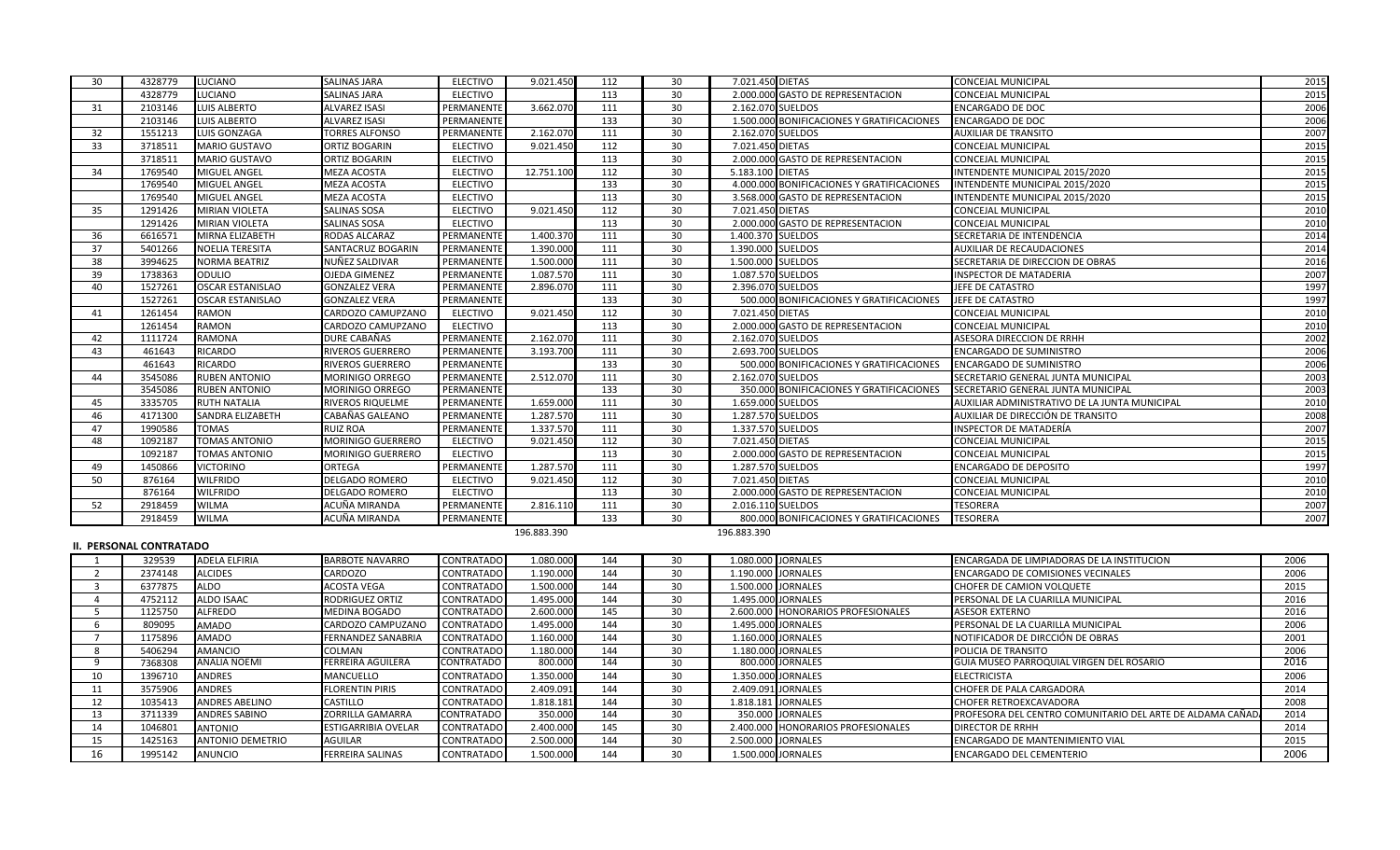| 17       | 2547295            | <b>ARMINDA</b>             | <b>ACOSTA RIVEROS</b>                     | <b>CONTRATADO</b>                      | 1.495.000              | 144        | 30       | 1.495.000 JORNALES                                 | PERSONAL DE LA CUARILLA MUNICIPAL                               | 2012         |
|----------|--------------------|----------------------------|-------------------------------------------|----------------------------------------|------------------------|------------|----------|----------------------------------------------------|-----------------------------------------------------------------|--------------|
| 18       | 3019326            | <b>ARNALDO CRISTINO</b>    | <b>DIAZ BOBADILLA</b>                     | <b>CONTRATADO</b>                      | 1.180.000              | 144        | 30       | 1.180.000 JORNALES                                 | POLICIA DE TRANSITO                                             | 2015         |
| 19       | 5307180            | <b>ARTURO</b>              | <b>SANABRIA TORRES</b>                    | <b>CONTRATADO</b>                      | 1.200.000              | 144        | 30       | 1.200.000 JORNALES                                 | NOTIFICADOR DE RECAUDACIONES                                    | 2012         |
| 20       | 2093968            | <b>ATANASIO</b>            | <b>GONZALEZ RUIZ DIAZ</b>                 | CONTRATADO                             | 1.200.000              | 144        | 30       | <b>JORNALES</b><br>1.200.000                       | VIGILANTE DEL CENTRO CULTURAL                                   | 2006         |
| 21       | 1630337            | <b>AURELIA</b>             | LOPEZ                                     | <b>CONTRATADO</b>                      | 1.495.000              | 144        | 30       | 1.495.000<br><b>JORNALES</b>                       | PERSONAL DE LA CUARILLA MUNICIPAL                               | 2008         |
| 22       | 2166986            | <b>BERNARDINO</b>          | CANDIA                                    | <b>CONTRATADO</b>                      | 1.495.000              | 144        | 30       | <b>JORNALES</b><br>1.495.000                       | PERSONAL DE LA CUARILLA MUNICIPAL                               | 2001         |
| 23       | 2387158            | BERNARDINO                 | <b>OJEDA</b>                              | CONTRATADO                             | 1.240.000              | 144        | 30       | 1.240.000 JORNALES                                 | INSPECTOR DE MATADERÍA                                          | 2001         |
| 24       | 3426496            | <b>BLANCA CELINA</b>       | <b>FLEITAS DE GAONA</b>                   | <b>CONTRATADO</b>                      | 1.200.000              | 144        | 30       | 1.200.000<br><b>JORNALES</b>                       | COCINERA ESCUELA CONCEPCION LEYES DE CHAVEZ                     | 2014         |
| 25       | 4672918            | <b>BLANCA JUSTINA</b>      | OPEZ DE SANTACRUZ                         | <b>CONTRATADO</b>                      | 1.818.182              | 144        | 30       | <b>JORNALES</b><br>1.818.182                       | ENCARGADA DE LA SECRETARIA DE LA MUJER                          | 2016         |
| 26       | 5784480            | <b>BLAS HERMINIO</b>       | CARDOZO AMARILLA                          | CONTRATADO                             | 1.600.00               | 144        | 30       | 1.600.000<br><b>JORNALES</b>                       | AUXILIAR DIRECCION DE ADMINISTRACION                            | 2013         |
| 27       | 5379991            | <b>BRUNA YGNACIA</b>       | /EGA                                      | <b>CONTRATADO</b>                      | 350.000                | 144        | 30       | 350.000<br><b>JORNALES</b>                         | PROFESOR DEL CENTRO COMUNITARIO DE CONAVI III                   | 2010         |
| 28<br>29 | 2217811<br>1810981 | CARLOS<br>CARLOS ALBERTO   | <b>ALFONSO CACERES</b><br><b>ESPINOLA</b> | <b>CONTRATADO</b><br><b>CONTRATADO</b> | 1.495.000<br>1.460.000 | 144<br>144 | 30<br>30 | 1.495.000 JORNALES<br>1.460.000<br><b>JORNALES</b> | PERSONAL DE LA CUARILLA MUNICIPAL<br>SERENO MERCADO MUNICIPAL   | 2010<br>2006 |
| 30       | 4947780            | <b>CARLOS AUGUSTO</b>      | ROMERO GAMARRA                            | <b>CONTRATADO</b>                      | 1.200.000              | 144        | 30       | 1.200.000<br><b>JORNALES</b>                       | CHOFER JUNTA MUNICIPAL                                          | 2012         |
| 31       | 1230922            | <b>CARLOS EDUARDO</b>      | RIVEROS OTERO                             | CONTRATADO                             | 1.500.000              | 144        | 30       | 1.500.000<br><b>JORNALES</b>                       | ENCARGADO DE OFICINA DE ACCESO A INFORMACIONES PUBLICAS         | 2010         |
| 32       | 3650559            | <b>CARLOS RAUL</b>         | FLEITRAS PÉREZ                            | <b>CONTRATADO</b>                      | 1.500.000              | 144        | 30       | 1.500.000 JORNALES                                 | <b>CHOFER CAMION BOLQUETE</b>                                   | 2016         |
| 33       | 1257725            | <b>CARLOS RUBÉN</b>        | <b>RIVEROS</b>                            | CONTRATADO                             | 1.495.000              | 144        | 30       | 1.495.000 JORNALES                                 | PERSONAL DE LA CUARILLA MUNICIPAL                               | 2006         |
| 34       | 2342498            | <b>CARLOS UBALDO</b>       | SALINAS SOSA                              | <b>CONTRATADO</b>                      | 1.000.000              | 144        | 30       | 1.000.000<br><b>JORNALES</b>                       | SERENO JUNTA MUNICIPAL                                          | 2006         |
| 35       | 4694597            | <b>CARMEN DIANA</b>        | SERVIAN CENTURION                         | <b>CONTRATADO</b>                      | 1.080.000              | 144        | 30       | 1.080.000<br><b>JORNALES</b>                       | SECRETARIA ASESORIA JURIDICA                                    | 2006         |
| 36       | 4653056            | CAROLINA                   | CANTERO ARANA                             | <b>CONTRATADO</b>                      | 1.000.000              | 144        | 30       | 1.000.000<br><b>JORNALES</b>                       | AYUDANTE COCINA ESCUELA CONCEPCIÓN LEYES DE CHAVEZ              | 2014         |
| 37       | 4689541            | <b>CATALINA</b>            | FLEITAS PRESENTADO                        | <b>CONTRATADO</b>                      | 1.000.000              | 144        | 30       | 1.000.000 JORNALES                                 | AYUDANTE DE COCINA ESCUELA JUKYRYMI                             | 2016         |
| 38       | 5631461            | <b>CESAR FIDEL</b>         | <b>GONZALEZ GONZALEZ</b>                  | <b>CONTRATADO</b>                      | 800.000                | 144        | 30       | 800.000 JORNALES                                   | ORDENANZA DE LA JUNTA MUNICIPAL                                 | 2016         |
| 39       | 3504143            | <b>CESAR MIGUEL</b>        | ORTEGA SANABRIA                           | <b>CONTRATADO</b>                      | 2.500.00               | 144        | 30       | 2.500.000<br><b>JORNALES</b>                       | DIRECTOR DE TRANSITO                                            | 2015         |
| 40       | 2046148            | <b>CHISTIAN BIENVENIDO</b> | CANTERO NUNEZ                             | CONTRATADO                             | 1.180.000              | 144        | 30       | 1.180.000<br><b>JORNALES</b>                       | POLICIA DE TRANSITO                                             | 2016         |
| 41       | 1129825            | CLAUDELINA                 | ROJAS DE RIVEROS                          | <b>CONTRATADO</b>                      | 1.000.000              | 144        | 30       | 1.000.000<br><b>JORNALES</b>                       | AYUDANTE DE COCINA ESCUELA PROF. ESTANISLAO ESPINOLA            | 2014         |
| 42       | 2540568            | CLAUDIO                    | RAMIREZ                                   | <b>CONTRATADO</b>                      | 1.000.000              | 144        | 30       | 1.000.000<br><b>JORNALES</b>                       | PROFESOR DEL TALLER DE TEATRO                                   | 2011         |
| 43       | 2098056            | <b>CRISTHIAN MILCIADES</b> | <b>OLMEDO GAONA</b>                       | <b>CONTRATADO</b>                      | 1.300.000              | 144        | 30       | 1.300.000<br><b>JORNALES</b>                       | COBRADOR DE MERCADO                                             | 2006         |
| 44       | 5013815            | CRISTINA                   | ORTIZ                                     | <b>CONTRATADO</b>                      | 1.000.000              | 144        | 30       | 1.000.000<br><b>JORNALES</b>                       | AYUDANTE DE COCINA ESCUELA URUNDE'Y                             | 2014         |
| 45       | 4212344            | CYNTHIA RAMONA             | PEREZ ACOSTA                              | CONTRATADO                             | 1.278.000              | 144        | 30       | <b>JORNALES</b><br>1.278.000                       | POLICIA DE TRANSITO                                             | 2006         |
| 46       | 3861018            | <b>DAHIANA BEATRIZ</b>     | ZARZA VEGA                                | <b>CONTRATADO</b>                      | 895.000                | 144        | 30       | 895.000<br><b>JORNALES</b>                         | AUXILIAR SECRETARIA ESCUELA DE TEATRO                           | 2015         |
| 47       | 3983099            | <b>DAMYR FABIAN</b>        | <b>FABIO PALACIOS</b>                     | <b>CONTRATADO</b>                      | 700.000                | 144        | 30       | 700.000<br><b>JORNALES</b>                         | PROFESOR DE GUITARRA                                            | 2011         |
| 48       | 2392439            | <b>DANELIA ROSALBA</b>     | CACERES DE BAEZ                           | CONTRATADO                             | 1.200.000              | 144        | 30       | 1.200.000<br><b>JORNALES</b>                       | ASISTENTE DE SECRETARIA DE ACCION SOCIAL                        | 2010         |
| 49       | 1256862            | DANIEL                     | PATIÑO GALEANO                            | <b>CONTRATADO</b>                      | 1.495.000              | 144        | 30       | 1.495.000<br><b>JORNALES</b>                       | PERSONAL DE LA CUARILLA MUNICIPAL                               | 2004         |
| 50       | 1503595            | <b>DEL ROSARIO</b>         | QUIÑONEZ CABAÑAS                          | <b>CONTRATADO</b>                      | 500.000                | 144        | 30       | 500.000<br><b>JORNALES</b>                         |                                                                 |              |
|          |                    |                            |                                           |                                        |                        |            |          |                                                    | ENCARGADA DE COMERCIALIZACIÓN DE PRODUCTOS ARTESANIA DE ÑANDUTI | 2016         |
| 51       | 1551577            | <b>DEOLINDA RAMONA</b>     | <b>GIMENEZ BERKHOLTZ</b>                  | <b>CONTRATADO</b>                      | 650.000                | 144        | 30       | 650.000<br><b>JORNALES</b>                         | PROFESORA DEL CENTRO COMUNITARIO DEL ARTE DE ALDAMA CAÑAD       | 2011         |
| 52       | 5781796            | <b>DERLIS DAVID</b>        | <b>ACOSTA ROJAS</b>                       | <b>CONTRATADO</b>                      | 900.000                | 144        | 30       | 900.000<br><b>JORNALES</b>                         | AUXILIAR ADMINISTRATIVO                                         | 2015         |
| 53       | 3323891            | <b>DERLIS JOAQUIN</b>      | CORREA OCAMPOS                            | <b>CONTRATADO</b>                      | 2.000.000              | 144        | 30       | 2.000.000<br><b>JORNALES</b>                       | JEFE DE CATASTRO                                                | 2001         |
| 54       | 1223116            | <b>EDUARDO</b>             | RAMIREZ                                   | <b>CONTRATADO</b>                      | 2.409.091              | 144        | 30       | 2.409.091<br><b>JORNALES</b>                       | CHOFER MOTONIVELADORA                                           | 2002         |
| 55       | 1823791            | <b>ELOISA</b>              | CANDIA                                    | CONTRATADO                             | 1.160.000              | 144        | 30       | 1.160.000<br><b>JORNALES</b>                       | LIMPIADORA DE LA INSTITUCIÓN                                    | 2001         |
| 56       | 925860             | ELVIRA                     | MANCUELLO                                 | CONTRATADO                             | 1.000.000              | 144        | 30       | 1.000.000<br><b>JORNALES</b>                       | AYUDANTE DE COCINA ESCUELA URUNDE'Y                             | 2015         |
| 57       | 1701557            | <b>EMILIANO</b>            | <b>DIAZ</b>                               | CONTRATADO                             | 2.093.000              | 144        | 30       | 2.093.000<br><b>JORNALES</b>                       | CHOFER CUADRILLA MUNICIPAL                                      | 2013         |
| 58       | 5421873            | <b>EMMANUEL</b>            | LOPEZ CORONEL                             | CONTRATADO                             | 1.495.000              | 144        | 30       | 1.495.000<br><b>JORNALES</b>                       | PERSONAL DE LA CUARILLA MUNICIPAL                               | 2016         |
| 59       | 3690061            | <b>ENRIQUE ALBERTO</b>     | ESCOBAR OVELAR                            | CONTRATADO                             | 1.450.000              | 144        | 30       | 1.450.000 JORNALES                                 | CONSULTORIA Y FORTALECIMIENTO DE LOS CENTROS COMUNITARIOS       | 2012         |
| 60       | 2072917            | <b>FAUSTO</b>              | <b>GALEANO GUERRERO</b>                   | <b>CONTRATADO</b>                      | 1.500.000              | 144        | 30       | 1.500.000<br><b>JORNALES</b>                       | SEPULTURERO DEL CEMENTERIO MUNICIPAL                            | 2001         |
| 61       | 1297237            | <b>FEDERICO</b>            | MARECOS HERMOSILLA                        | <b>CONTRATADO</b>                      | 1.800.000              | 145        | 30       | 1.800.000<br>HONORARIOS PROFESIONALES              | ASESOR DEL DEPARTAMENTO DE CULTURA                              | 2016         |
| 62       | 2913774            | <b>FELICIA</b>             | SERVIAN OJEDA                             | <b>CONTRATADO</b>                      | 1.000.000              | 144        | 30       | 1.000.000 JORNALES                                 | LIMPIADORA DEL CENTRO CULTURAL                                  | 2011         |
| 63       | 439792             | <b>FELIX</b>               | <b>FERREIRA MORINIGO</b>                  | <b>CONTRATADO</b>                      | 250.000                | 144        | 30       | 250.000<br><b>JORNALES</b>                         | PROFESOR AUXILIAR DE CORO MUNICIPAL DE LA TERCERA EDAD          | 2016         |
| 64       | 1809865            | <b>FIDEL</b>               | COLMAN GIMENEZ                            | <b>CONTRATADO</b>                      | 1.495.000              | 144        | 30       | 1.495.000<br><b>JORNALES</b>                       | PERSONAL DE LA CUADRILLA MUNICIPAL                              | 2016         |
| 65       | 1790789            | <b>FIDELINA</b>            | RUIZ DIAZ ZARACHO                         | <b>CONTRATADO</b>                      | 1.200.000              | 144        | 30       | 1.200.000 JORNALES                                 | Cocinera de la Escuela Bàsica Nº 6.660 Vecinos Unidos           | 2016         |
|          |                    |                            |                                           |                                        |                        |            |          |                                                    |                                                                 |              |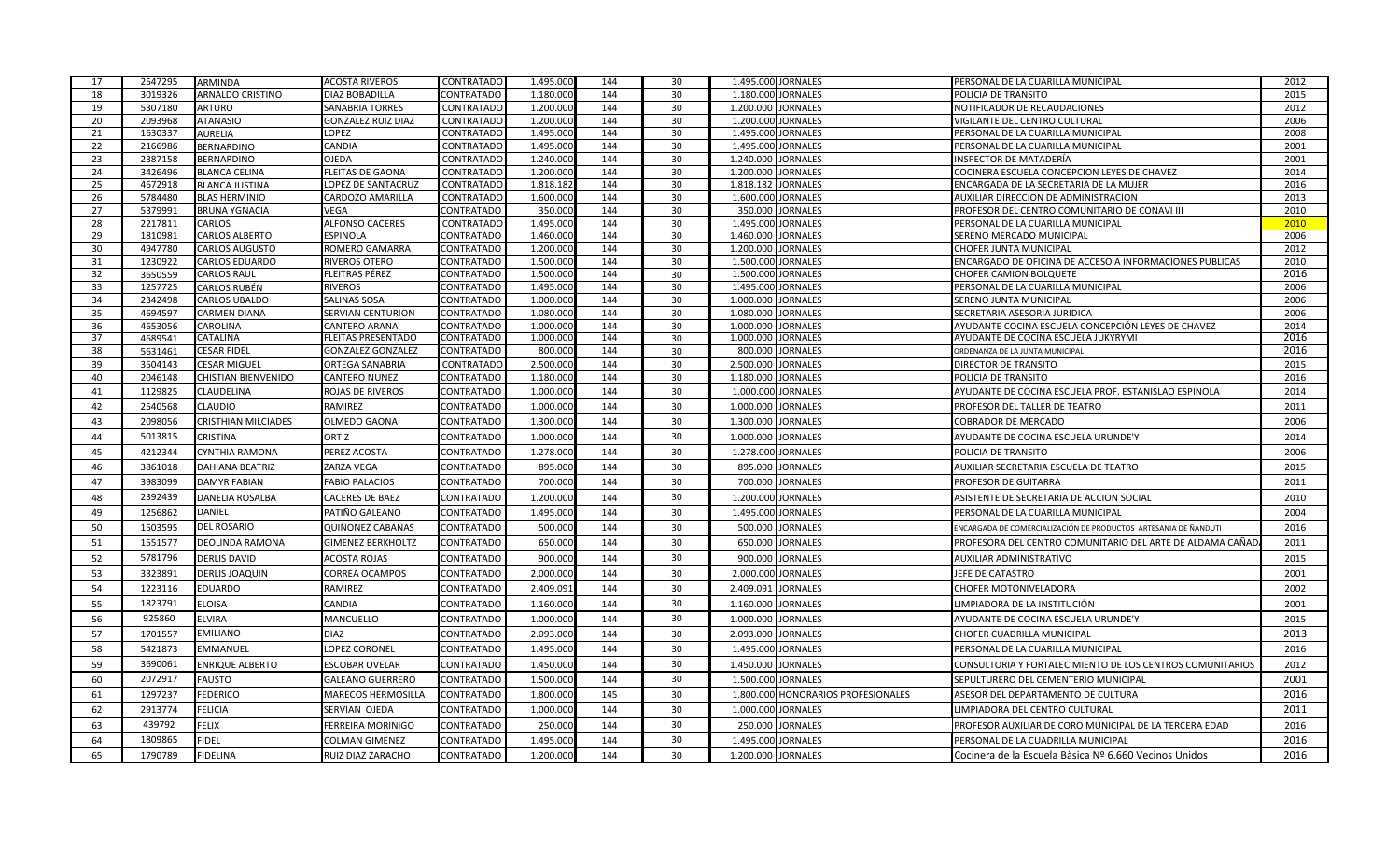| 66  | 1558227 | <b>FLORIA</b>           | PIRIS AGUILERA                 | <b>CONTRATADO</b> | 4.400.000 | 145 | 30 |                    | 4.400.000 HONORARIOS PROFESIONALES | FISCALIZADORA DE OBRAS DE FONACIDE                           | 2015 |
|-----|---------|-------------------------|--------------------------------|-------------------|-----------|-----|----|--------------------|------------------------------------|--------------------------------------------------------------|------|
| 67  | 2352462 | <b>FRANCISCO JAVIER</b> | MANCUELLO SAMANIEGO CONTRATADO |                   | 1.245.000 | 144 | 30 | 1.245.000 JORNALES |                                    | <b>INSPECTOR DE CATASTRO</b>                                 | 2006 |
| 68  | 3823511 | <b>FREDY GABRIEL</b>    | TRINIDAD GONZALEZ              | CONTRATADO        | 1.200.000 | 144 | 30 | 1.200.000          | <b>JORNALES</b>                    | NOTIFICADOR DE RECAUDACIONES                                 | 2012 |
| 69  | 1247968 | <b>GILBERTO</b>         | SARACHO OVELAR                 | <b>CONTRATADO</b> | 1.495.000 | 144 | 30 | 1.495.000 JORNALES |                                    | PERSONAL DE LA CUARILLA MUNICIPAL                            | 2001 |
| 70  | 1888963 | GILL                    | ALFONSO JARA                   | <b>CONTRATADO</b> | 1.495.000 | 144 | 30 | 1.495.000          | <b>JORNALES</b>                    | VIGILANTE DEL LOCAL MUNICIPAL                                | 2001 |
| 71  | 2091234 | <b>GLADIS</b>           | <b>GONZALEZ DE RAMIREZ</b>     | CONTRATADO        | 1.000.000 | 144 | 30 | 1.000.000 JORNALES |                                    | AYUDANTE COCINA ESCUELA CONCEPCIÓN LEYES DE CHAVEZ           | 2014 |
| 72  | 3323239 | <b>GLADYS ESTELA</b>    | <b>ORTEGA DUARTE</b>           | CONTRATADO        | 1.200.000 | 144 | 30 | 1.200.000          | <b>JORNALES</b>                    | CONSEJERA DE CODENI                                          | 2012 |
| 73  | 4455573 | <b>GLADYS ZUNILDA</b>   | TOLEDO BENITEZ                 | CONTRATADO        | 1.200.000 | 144 | 30 | 1.200.000          | <b>JORNALES</b>                    | CONSEJERA DE CODENI                                          | 2013 |
| 74  | 1252204 | <b>GLORIA ELIZABETH</b> | ESPINOLA VERA                  | <b>CONTRATADO</b> | 750.000   | 145 | 30 | 750.000            | HONORARIOS PROFESIONALES           | SERVICIOS DE INFORMATICA                                     | 2014 |
| 75  | 2392469 | <b>GLORIA ROSSANA</b>   | VELAZQUEZ G.                   | CONTRATADO        | 1.200.000 | 144 | 30 | 1.200.000          | <b>JORNALES</b>                    | COCINERA ESCUELA JUKYRYMI                                    | 2014 |
| 76  | 3750268 | <b>GRACIELA</b>         | /AZQUEZ MIÑO                   | CONTRATADO        | 1.200.000 | 144 | 30 | 1.200.000          | <b>JORNALES</b>                    | COCINERA ESCUELA PROF. ESTANISLAO ESPINOLA                   | 2014 |
| 77  | 3819310 | <b>GRACIELA</b>         | PRESENTADO                     | CONTRATADO        | 1.000.000 | 144 | 30 | 1.000.000          | <b>JORNALES</b>                    | AYUDANTE DE COCINA ESCUELA JUKYRYMI                          | 2014 |
| 78  | 1132395 | <b>GUSTAVO JAVIER</b>   | <b>CRECHI CORONEL</b>          | <b>CONTRATADO</b> | 1.360.000 | 144 | 30 | 1.360.000          | <b>JORNALES</b>                    | SERENO JUNTA MUNICIPAL                                       | 2006 |
| 79  | 327268  | <b>HEIDE EMILIA</b>     | ALDAMA CAÑETE                  | CONTRATADO        | 2.200.000 | 144 | 30 | 2.200.000 JORNALES |                                    | DIRECTORA DE CODENI                                          | 2006 |
| 80  | 4783445 | <b>HERNAN</b>           | <b>BAEZ GUERRERO</b>           | CONTRATADO        | 800.000   | 144 | 30 | 800.000            | <b>JORNALES</b>                    | PROFESOR DE GUITARRA                                         | 2012 |
| 81  | 5312526 | <b>HERNAN</b>           | MERELES CARDOZO                | CONTRATADO        | 1.495.000 | 144 | 30 | 1.495.000          | <b>JORNALES</b>                    | PERSONAL DE LA CUARILLA MUNICIPAL                            | 2016 |
| 82  | 818645  | HIGINIO                 | <b>BRITOS BAREIRO</b>          | <b>CONTRATADO</b> | 1.400.000 | 144 | 30 | 1.400.000          | <b>JORNALES</b>                    | AUXILIAR DE MERCADO MUNICIPAL                                | 2006 |
| 83  | 4186782 | <b>HUGO FRANCISCO</b>   | CABRERA ORTEGA                 | <b>CONTRATADO</b> | 1.250.000 | 144 | 30 | 1.250.000 JORNALES |                                    | PROFESOR DEL TALLER DE TEATRO                                | 2012 |
| 84  | 4385687 | <b>HUGO JAVIER</b>      | ZORRILLA                       | CONTRATADO        | 1.495.000 | 144 | 30 | 1.495.000          | <b>JORNALES</b>                    | PERSONAL DE LA CUARILLA MUNICIPAL                            | 2006 |
| 85  | 781016  | <b>ISIDRO</b>           | RAMIREZ                        | CONTRATADO        | 1.495.000 | 144 | 30 | 1.495.000          | <b>JORNALES</b>                    | PERSONAL DE LA CUARILLA MUNICIPAL                            | 2008 |
| 86  | 4633034 | <b>ISRAEL</b>           | <b>COLMAN RIQUELME</b>         | CONTRATADO        | 1.500.000 | 144 | 30 | 1.500.000          | <b>JORNALES</b>                    | CHOFER DE CAMION VOLQUETE                                    | 2012 |
| 87  | 5479144 | JESSICA ANDREA          | ALONSO ALMADA                  | CONTRATADO        | 1.000.000 | 144 | 30 | 1.000.000 JORNALES |                                    | SECRETARIA DEL DPTO. DE AGRICULTURA                          | 2006 |
| 88  | 5216443 | <b>JOB DANIEL</b>       | <b>BORDA RODRIGUEZ</b>         | CONTRATADO        | 1.410.000 | 144 | 30 | 1.410.000          | <b>JORNALES</b>                    | AUXILIAR DE ADMINISTRATIVO DE LA JUNTA MUNICIPAL             | 2012 |
| 89  | 4257617 | JOSE DE LOS SANTOS      | <b>BELOTTO BRITEZ</b>          | CONTRATADO        | 1.025.000 | 144 | 30 | 1.025.000          | <b>JORNALES</b>                    | SERENO MERCADO MUNICIPAL                                     | 2014 |
| 90  | 7127245 | JOSÉ LUIS               | FRANCO LEGUIZAMON              | <b>CONTRATADO</b> | 800.000   | 144 | 30 | 800.000            | <b>JORNALES</b>                    | ORDENANZA DIRECCION DOC                                      | 2016 |
| 91  | 2928069 | JOSÉ LUIS               | FERREIRA SALINAS               | <b>CONTRATADO</b> | 1.495.000 | 144 | 30 | 1.495.000 JORNALES |                                    | PERSONAL DE LA CUARILLA MUNICIPAL                            | 2006 |
| 92  | 3709771 | JOSÉ LUIS               | GONZALEZ BARBOTE               | CONTRATADO        | 800.000   | 144 | 30 |                    | 800.000 JORNALES                   | AUXILIAR DE SECRETARIA DE DEPORTES                           | 2010 |
| 93  | 2498038 | <b>JOSEFINA</b>         | <b>GONZALEZ VERA</b>           | <b>CONTRATADO</b> | 1.290.000 | 144 | 30 | 1.290.000          | <b>JORNALES</b>                    | SECRETARIA DE INTENDENCIA                                    | 2011 |
| 94  | 263419  | JUAN                    | <b>BRITEZ RIVEROS</b>          | CONTRATADO        | 2.364.000 | 144 | 30 | 2.364.000          | <b>JORNALES</b>                    | SECRETARIO DE DEPORTES                                       | 2006 |
| 95  | 4647534 | <b>JUAN GABRIEL</b>     | ZARATE GONZALEZ                | CONTRATADO        | 900.000   | 144 | 30 |                    | 900.000 JORNALES                   | ENCARGADO DE TELECENTRO                                      | 2010 |
| 96  | 4001309 | <b>JUAN MANUEL</b>      | MONZON MEDINA                  | CONTRATADO        | 1.500.000 | 144 | 30 | 1.500.000          | <b>JORNALES</b>                    | ENCARGADO DE LA SECRETARIA DE LA JUVENTUD                    | 2016 |
| 97  | 1666928 | <b>JUAN OBDULIO</b>     | <b>DIAZ</b>                    | CONTRATADO        | 860.000   | 144 | 30 | 860.000            | <b>JORNALES</b>                    | PROFESOR DE GUITARRA                                         | 2010 |
| 98  | 4592890 | <b>JUAN RAMON</b>       | AMARILLA LEGUIZAMON            | <b>CONTRATADO</b> | 1.500.000 | 144 | 30 | 1.500.000          | <b>JORNALES</b>                    | PERSONAL DE LA CUADRILLA MUNICIPAL                           | 2016 |
| 99  | 1528353 | JULIO                   | <b>GAMARRA ROJAS</b>           | CONTRATADO        | 1.180.000 | 144 | 30 | 1.180.000          | <b>JORNALES</b>                    | POLICIA DE TRANSITO                                          | 2015 |
| 100 | 3252500 | KARINA ELIZABETH        | ACOSTA                         | <b>CONTRATADO</b> | 1.000.000 | 144 | 30 | 1.000.000          | <b>JORNALES</b>                    | AYUDANTE DE COCINA ESCUELA VECINOS UNIDOS                    | 2014 |
| 101 | 4812562 | <b>KATERINE ANDREA</b>  | SOLIS DEVACA                   | <b>CONTRATADO</b> | 3.300.000 | 141 | 30 | 3.300.000          | <b>TECNICO</b>                     | PERSONAL TÉCNICA DE DIRCCION DE OBRAS                        | 2015 |
| 102 | 3494710 | LAURA DIANA             | CABAÑAS DE BRITEZ              | CONTRATADO        | 1.620.000 | 144 | 30 | 1.620.000          | <b>JORNALES</b>                    | DIRECTORA DE SALUBRIDAD E HIGIENE                            | 2004 |
| 103 | 2098883 | LAURA MARLENE           | OVANDO CAMPUZANO               | CONTRATADO        | 350.000   | 144 | 30 |                    | 350.000 JORNALES                   | PROFESORA DE CORO MUNICIPAL DE LA TERCERA EDAD               | 2016 |
| 104 | 4544221 | LEANDRO MANUEL          | <b>GUERRERO RIVEROS</b>        | CONTRATADO        | 1.000.000 | 144 | 30 | 1.000.000          | <b>JORNALES</b>                    | ASISTENTE SECRETARIA DE LA JUVENTUD                          | 2016 |
| 105 | 1155965 | LEONCIO                 | MONTANIA GONZALEZ              | CONTRATADO        | 1.200.000 | 144 | 30 | 1.200.000          | <b>JORNALES</b>                    | SERENO MUNICIPAL                                             | 2012 |
| 106 | 2387034 | LEOPOLDO                | ESCOBAR                        | <b>CONTRATADO</b> | 1.495.000 | 144 | 30 | 1.495.000          | <b>JORNALES</b>                    | PERSONAL DE LA CUARILLA MUNICIPAL                            | 1979 |
| 107 | 5783062 | LEYDA FABIANA           | ESTIGARRIBIA GIMENEZ           | CONTRATADO        | 350.000   | 144 | 30 | 350.000            | <b>JORNALES</b>                    | PROFESOR DEL CENTRO COMUNITARIO DE CONAVI III                | 2012 |
| 108 | 2098061 | LIDER ISAAC             | /ERA VEGA                      | CONTRATADO        | 1.460.000 | 144 | 30 | 1.460.000          | <b>JORNALES</b>                    | SERENO MERCADO MUNICIPAL                                     | 2006 |
| 109 | 2466636 | LIZ ANDREA              | BENITEZ ISASI                  | CONTRATADO        | 750.000   | 144 | 30 | 750.000            | <b>JORNALES</b>                    | PROFESORA DE DECLAMACIÓN DE LA ESCUELA Y EL TALLER DE DECLAN | 2012 |
| 110 | 3492615 | LUIS ALBERTO            | MENDEZ                         | CONTRATADO        | 1.200.000 | 144 | 30 | 1.200.000          | <b>JORNALES</b>                    | PERSONAL DE LA CUARILLA MUNICIPAL                            | 2012 |
| 111 | 2242187 | <b>LUIS GUILLERMO</b>   | <b>ESQUIVEL UGARTE</b>         | CONTRATADO        | 2.235.000 | 145 | 30 |                    | 2.235.000 HONORARIOS PROFESIONALES | ASESOR JURIDICO DE LA JUNTA MUNICIPAL                        | 2014 |
|     |         |                         |                                |                   |           |     |    |                    |                                    |                                                              |      |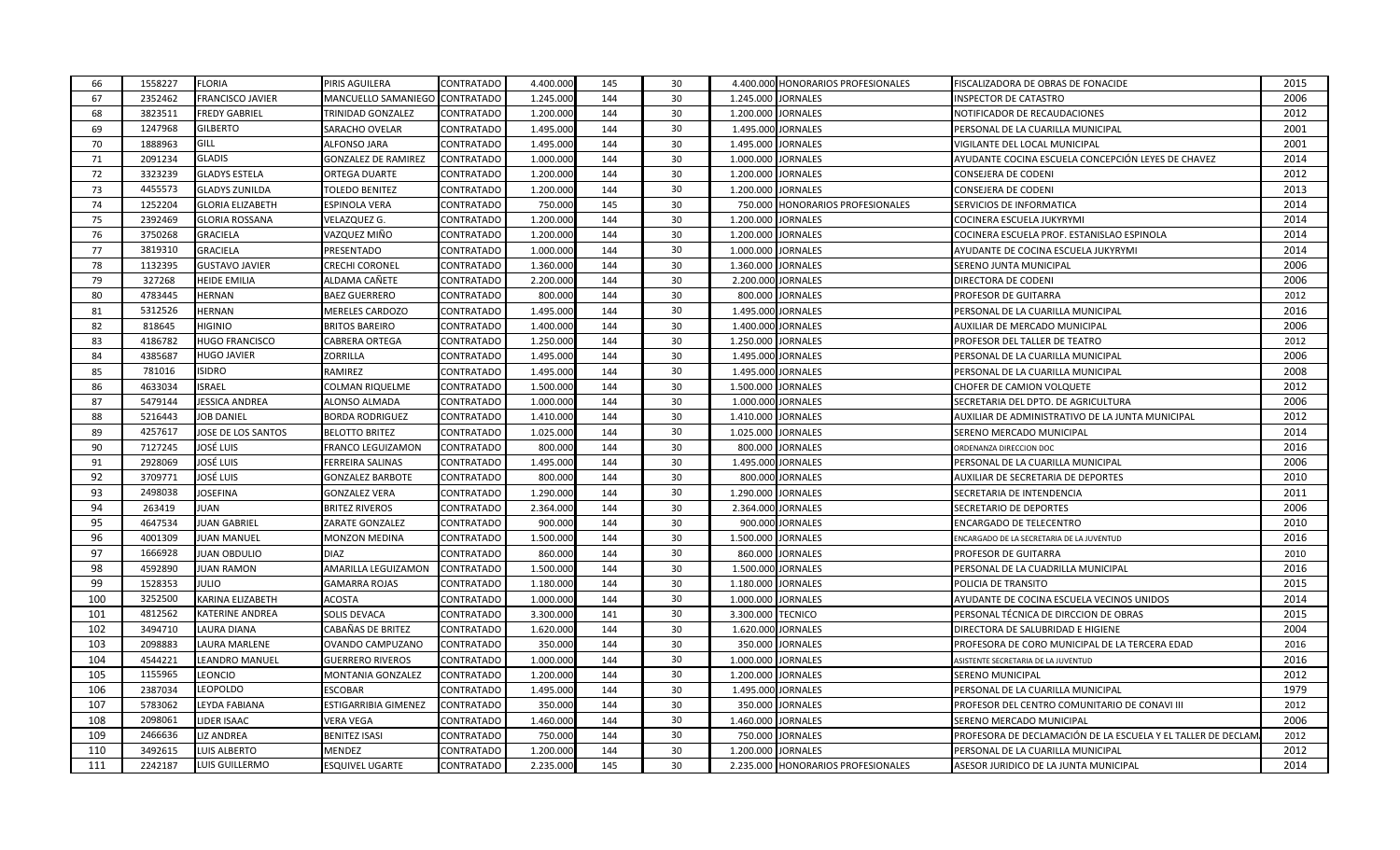| 2001<br>ENCARGADO DE CUADRILLA MUNICIPAL<br>2011<br>CHOFER DE CAMION VOLQUETE<br>2004<br>AYUDANTE PARA CAMION COMPACTADOR<br>2010<br>PROFESORA DE DANZA FOLCLORICA<br>2014<br>2013<br>AUXILIAR DE DIRECCIÓN DE CATASTRO |
|-------------------------------------------------------------------------------------------------------------------------------------------------------------------------------------------------------------------------|
|                                                                                                                                                                                                                         |
|                                                                                                                                                                                                                         |
|                                                                                                                                                                                                                         |
|                                                                                                                                                                                                                         |
|                                                                                                                                                                                                                         |
|                                                                                                                                                                                                                         |
| 2014<br>AYUDANTE DE COCINA ESCUELA LAUREANA VEGA                                                                                                                                                                        |
| 2014<br>COCINERA ESCUELA LAUREANA VEGA                                                                                                                                                                                  |
| 2016<br>ENCARGADA DE BIBLIOTECA DEL CENTRO CULTURAL Y ARTESANAL                                                                                                                                                         |
| 2014<br>COCINA ESCUELA MEDALLA MILAGROSA                                                                                                                                                                                |
| 2006<br>PERSONAL DE LA CUARILLA MUNICIPAL                                                                                                                                                                               |
| 2012<br>DIRECTOR DEL MERCADO MUNICIPAL                                                                                                                                                                                  |
| 2014                                                                                                                                                                                                                    |
| 2006<br>ASESOR ECONOMICO DE LA JUNTA                                                                                                                                                                                    |
| 2006<br>PERSONAL DE LA CUARILLA MUNICIPAL                                                                                                                                                                               |
| 2016                                                                                                                                                                                                                    |
| 2007<br>ASESOR ECONÓMICO Y CONTADOR                                                                                                                                                                                     |
| 2016<br>PERSONAL DE LA CUARILLA MUNICIPAL                                                                                                                                                                               |
| 2006<br>LIMPIADORA DE LA INSTITUCIÓN                                                                                                                                                                                    |
| 2016<br>PROFESOR DE INTERPRETACION TEATRAL I Y CARACTERIZACION DE LA                                                                                                                                                    |
| 2010<br>AUXILIAR DE ADMINISTRACION Y FINANZAS                                                                                                                                                                           |
| 2012                                                                                                                                                                                                                    |
| 2011<br>CHOFER DE DIRECCIÓN DE OBRAS                                                                                                                                                                                    |
| 2009                                                                                                                                                                                                                    |
| 2001<br>LIMPIADORA JUNTA MUNICIPAL                                                                                                                                                                                      |
| 2001<br>PERSONAL DE LA CUARILLA MUNICIPAL                                                                                                                                                                               |
| 2010<br>ENCARGADA DE BIBLIOTECA DEL CENTRO CULTURAL                                                                                                                                                                     |
| 2014                                                                                                                                                                                                                    |
| 2012<br>PERSONAL DE LA CUARILLA MUNICIPAL                                                                                                                                                                               |
| PROFESORA DE LITERATUTA DE LA ESCUELA DE DECLAMACIÓN<br>2001                                                                                                                                                            |
| 2006<br>LIMPIADORA DE LA INSTITUCIÓN                                                                                                                                                                                    |
| AYUDANTE COCINA ESCUELA CONCEPCIÓN LEYES DE CHAVEZ<br>2014                                                                                                                                                              |
| 2010                                                                                                                                                                                                                    |
| 2004                                                                                                                                                                                                                    |
| 2014                                                                                                                                                                                                                    |
| 2015                                                                                                                                                                                                                    |
| 2016<br>PERSONAL DE LA CUADRILLA MUNICIPAL                                                                                                                                                                              |
| 2016<br>ENCARGADO DE MANTENIMIENTO Y REPARACIONES DE REP. MUNIC                                                                                                                                                         |
| 2010<br>ASESOR JURIDICODE LA MUNICIPALIDAD                                                                                                                                                                              |
| 2016<br>ENCARGADO DE ADMINISTRACIÓN DEL MERCADO MUNICIPAL                                                                                                                                                               |
| 2011                                                                                                                                                                                                                    |
| PROFESORA DE DECLAMACIÓN DE LA ESCUELA DE DECLAMACIÓN<br>2010                                                                                                                                                           |
| PROFESORA DEL CENTRO COMUNITARIO DEL ARTE DE ALDAMA CAÑAD<br>2012                                                                                                                                                       |
| 2004                                                                                                                                                                                                                    |
| 2015<br>ENCARGADO DEL DEPARTAMENTO DE ASEO URBANO                                                                                                                                                                       |
| <b>IQUIDADORA DE IMPUESTOS</b><br>AUXILIAR DEL DIRECCIÓN DE TRANSITO<br>COCINERA ESCUELA URUNDE'Y                                                                                                                       |